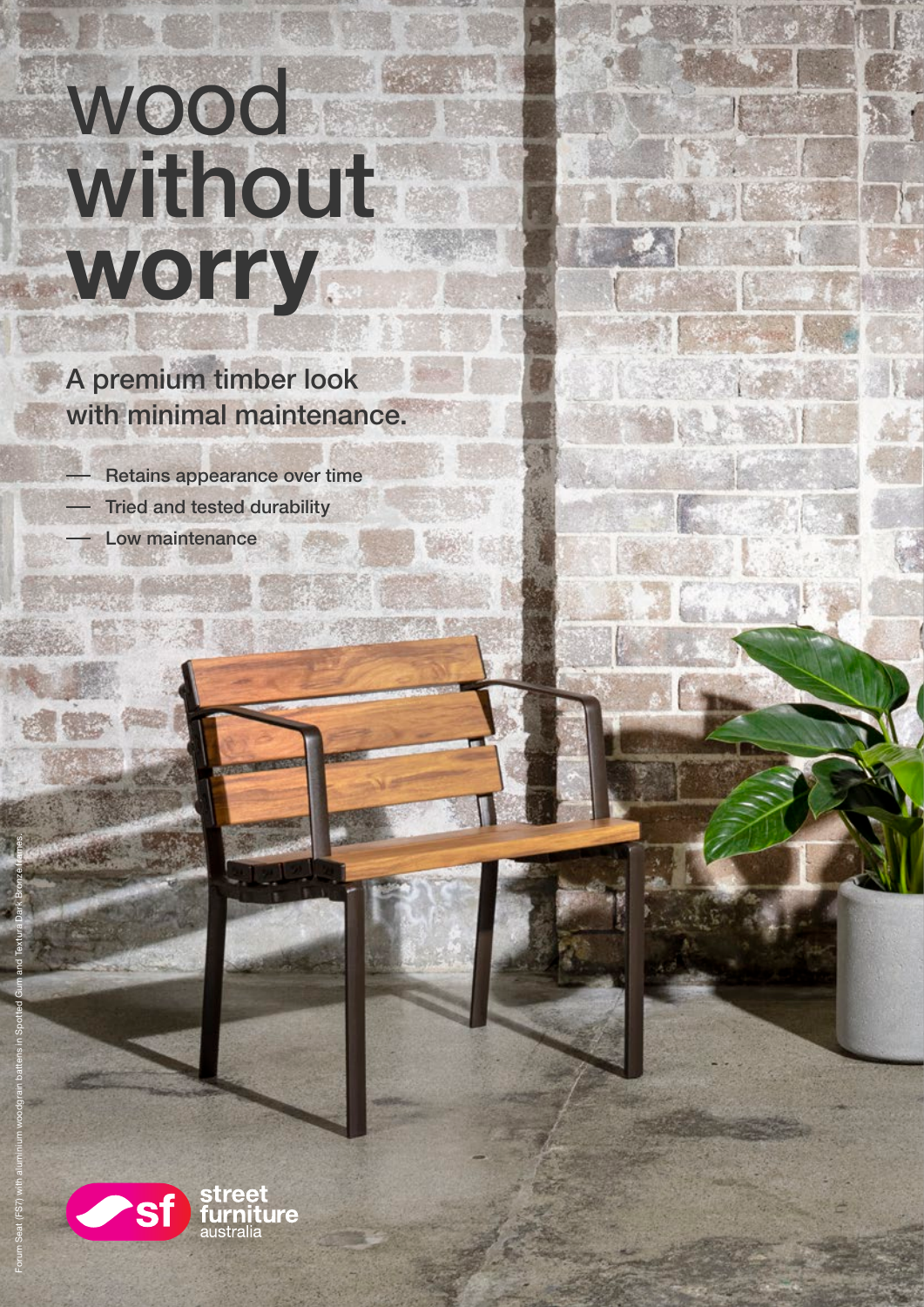# Vibrant Street

The Aria Seating System, in Wood Without Worry, encourages people to stop, linger and gather on a busy streetscape.

Belgrave Street, Kogarah by Georges River Council Aria Seating System (CMA1) with Spotted Gum aluminium woodgrain battens and Textura Monument frames.

# Tried and Tested

Wood Without Worry has proven durability and vandal-resistance in high traffic conditions across Sydney's train stations.

100+ stations Sydney Trains and Transport for New South Wales. Mall DDA seat (CMM705) with Bush Cherry aluminium woodgrain battens with Palladium Silver end caps, and Palladium Silver frames.

# Warm Tones

Helping clients achieve a low maintenance, warm colour palette.

Moore Street, Canberra by NettleonTribe Aria Seat (CMA1) and Simple Bin (LB4) in Spotted Gum aluminium woodgrain battens and Textura Monument frames.

## Breezy Front

Wood Without Worry is UV and salt resistant for a peace of mind.

Splash 'n' Play Water Park, designed by Cardno Landscape. Mall Sun Lounge (CMM-S) in Bush Cherry aluminium woodgrain battens Sable Core Ten end caps and Nigh Sky frames.

# beautiful colours

Five shades of wood to choose from, from dark to light, cool to warm.



Forum 1-seater (FS7) with woodgrain aluminium battens in Wenge and Textura Dark Bronze frames.



Forum 3-seater (FS7) with aluminium woodgrain battens in Beach Oak (Grey), Viper Green frame.

Available shades: 1. Curly Birch, 2. Bush Cherry, 3. Spotted Gum, 4. Beach Oak (Grey), 5. Wenge







More colours are available with an additional fee and lead time.

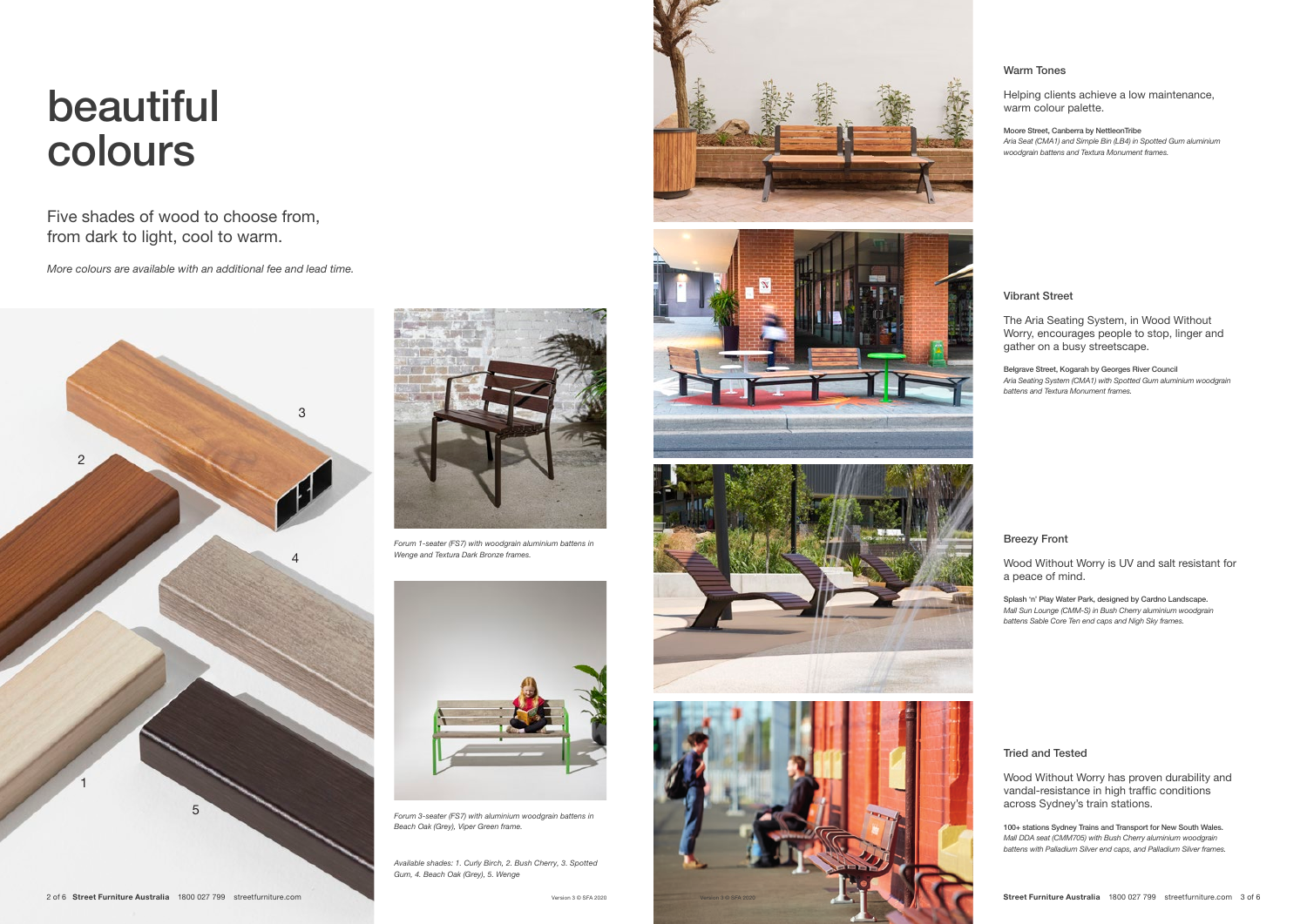# A Note about Batten End Caps:

Some Wood Without Worry battens require end caps. If this is the case, you may choose to match the end cap colour with the frame or batten.

end cap colour matches the frame

> end cap colour matches the batten



Classic Plaza Seat (CMP1) with aluminium woodgrain battens in Spotted Gum and Textura Night Sky frame.

Curly Birch with Matching Colour End Cap 63x30 aluminium woodgrain battens